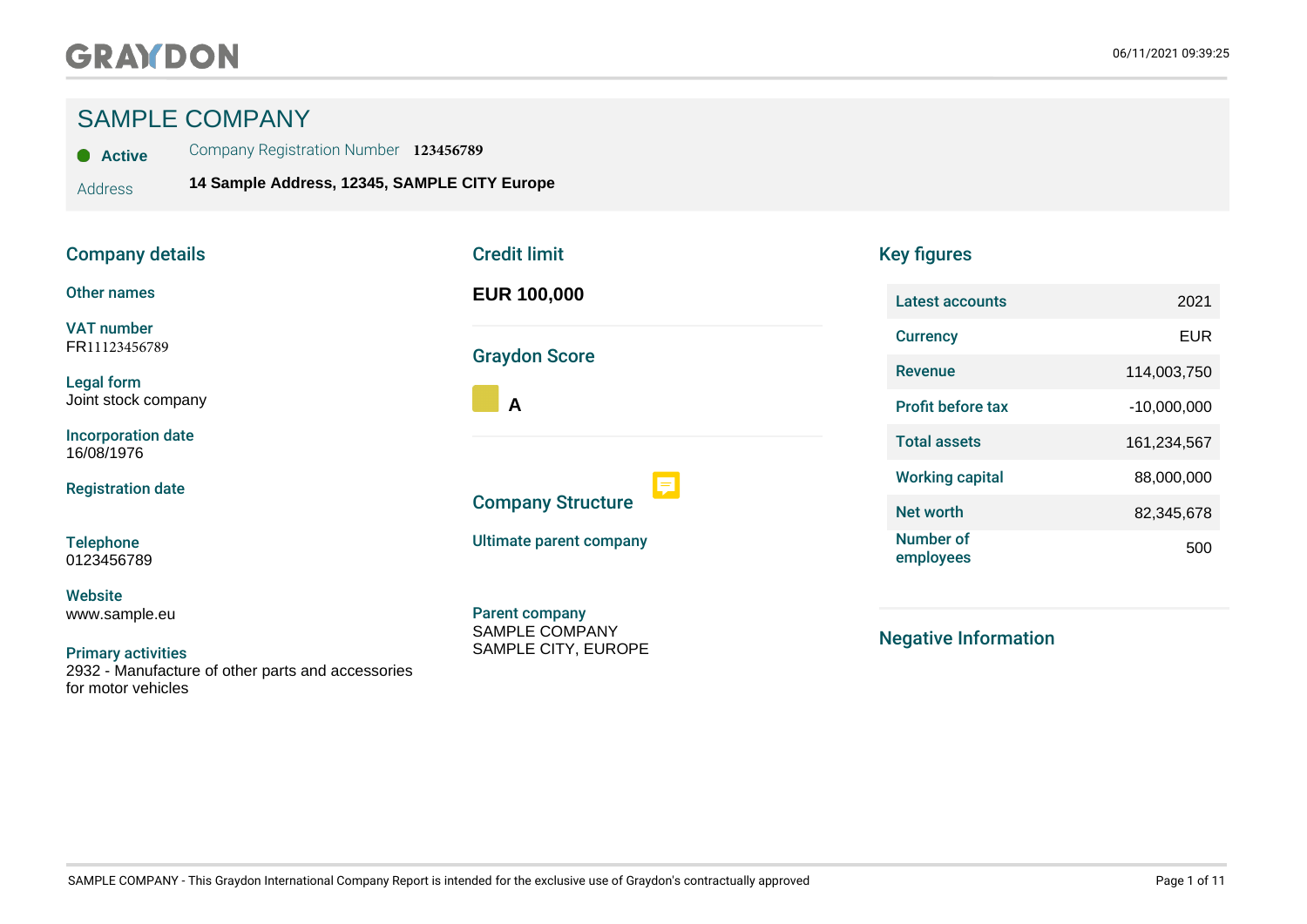### Company contacts

Company name SAMPLE COMPANY Phone number 0123456789

Fax number 098765432

### Company details

Company registration number 123456789

VAT number FR11123456789

Incorporation date 16/08/1976

Legal form Joint stock company

Activities (SIC Code)

Company size

Import Indicator  $\overline{\mathbf{x}}$ 

Export Indicator  $\mathbf{x}$ 

Number of employees 500

Email address sample@web.eu

**Website** www.sample.eu

Sector

Previous names

#### Business Addresses

#### Name Address

2932 - Manufacture of other parts and accessories for motor vehicles 2932Z - Manufacture of other parts and accessories for motor vehicles

Registered office address 14 Sample Address, 12345, SAMPLE CITY Europe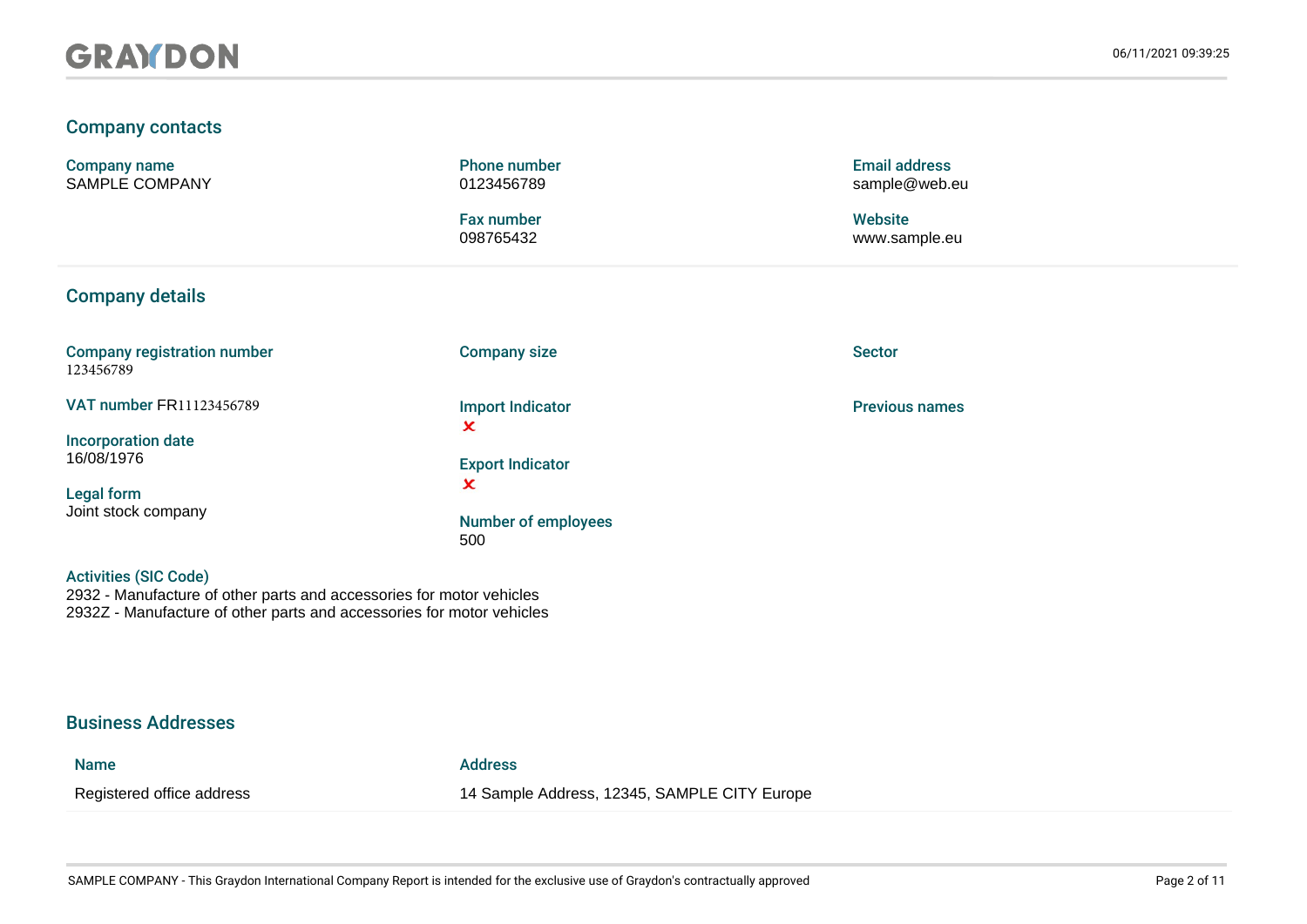| <b>Branches</b>                      |                                                                   |                              |
|--------------------------------------|-------------------------------------------------------------------|------------------------------|
| <b>Number of branches:</b>           |                                                                   |                              |
| <b>Branch name</b><br>SAMPLE COMPANY | <b>Branch address</b><br>Address sample, 34567 SAMPLE CITY Europe | Start and end date<br>$\sim$ |
|                                      |                                                                   |                              |
| <b>Bankers</b>                       |                                                                   |                              |
| <b>Name</b>                          | <b>Address</b>                                                    |                              |
| <b>SAMPLE BANK</b>                   |                                                                   |                              |
| <b>SAMPLE BANK</b>                   |                                                                   |                              |

## Comments/Observations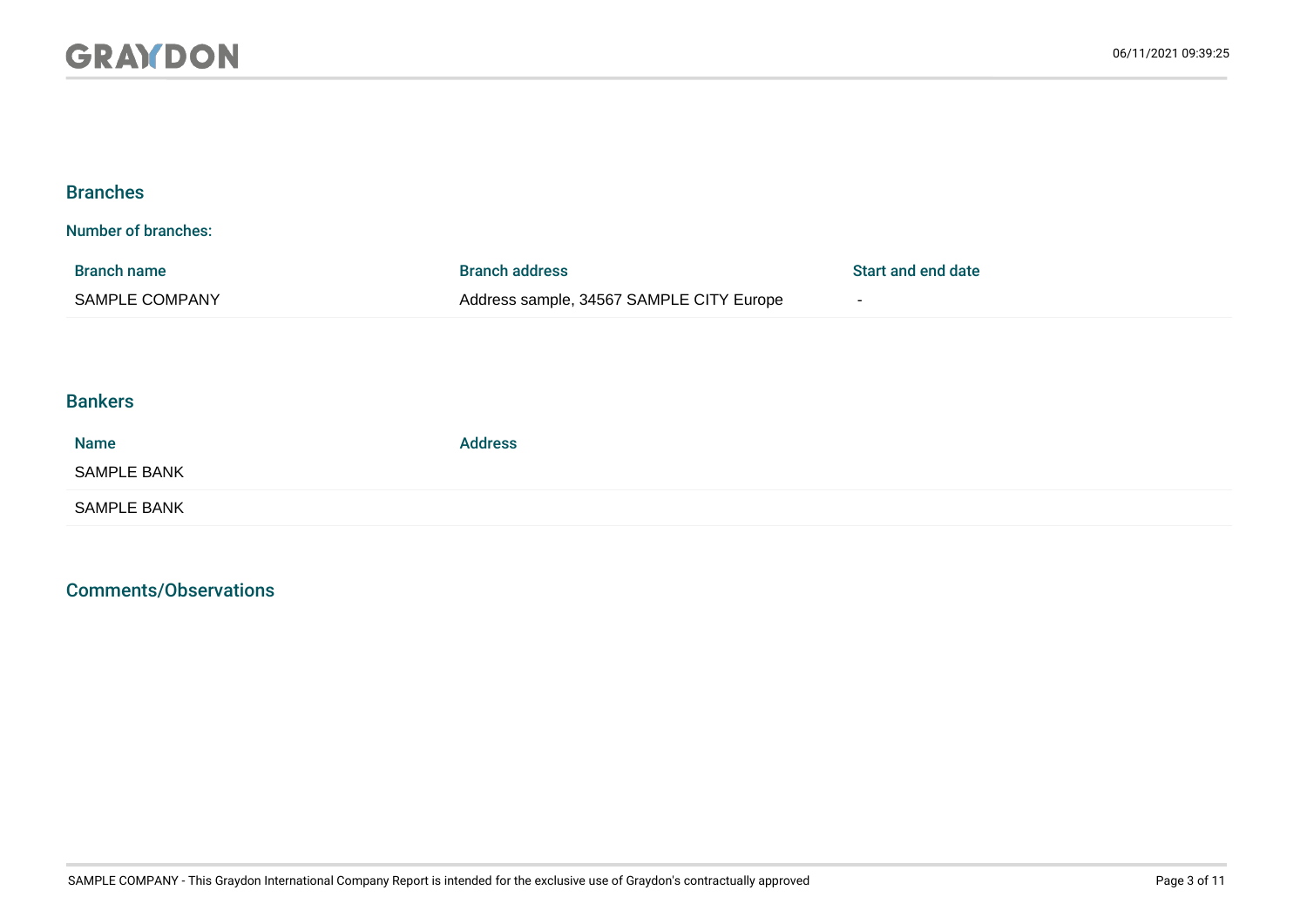#### **Scores**



a ka

Credit facility may be given but should be monitored

#### Graydon Score



## Comments/Observations

The credit flag acts as a traffic light of the credit advice and the Graydon Score.

Green = granting credit should not cause any problems. Orange = granting credit is associated with an increased risk. Red = Graydon advises against granting credit.

The credit limit indicates the amount up to which you can do business with a company. The credit limit forms a value judgment in the short term.

Credit limit

**EUR 100,000**

#### Credit flag Credit limit Credit limit Credit Limit The Graydon Score

The Graydon Score shows the degree of credit risk, with AAA rating being the highest possible score and C being the lowest. D indicates that the company is in a state of bankruptcy. NR indicates that no score could be set because the company is passive.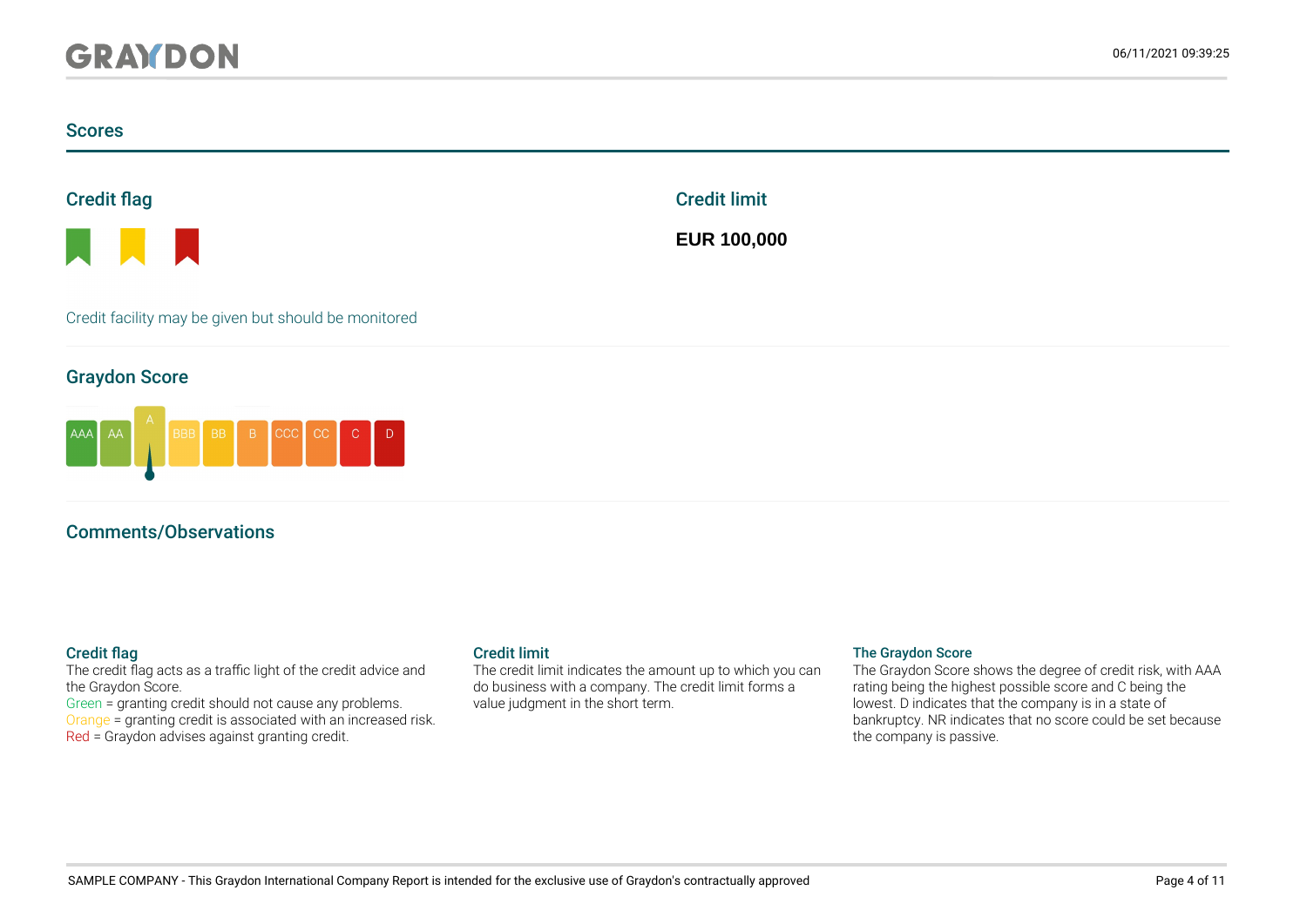# Financial Summary

| <b>Date of Accounts</b>       | 19/07/2021    | 19/07/2021  | 19/07/2021  |          |
|-------------------------------|---------------|-------------|-------------|----------|
| <b>Accounting Period</b>      | 12            | 12          | 12          |          |
| <b>Consolidated</b>           | No            | <b>No</b>   | <b>No</b>   |          |
| <b>Base Currency and Unit</b> | (x EUR0)      | (x EUR0)    | (x EUR0)    | (x EUR0) |
| Turnover                      | 114,770,000   | 21,000,000  | 280,000,000 |          |
| <b>Operating Profit</b>       | 1,566,740     | 24,672,446  | 58,617,105  |          |
| Profit Before Tax             | $-10,000,000$ | 19,000,000  | 52,000,000  |          |
| Result                        | $-8,700,000$  | 12,000,000  | 39,000,000  |          |
| <b>Gross Margin</b>           |               |             |             |          |
| Pre Tax Margin                | $-10$         | 8           | 17          |          |
| Cashflow                      |               |             |             |          |
| Share Capital                 | 160,000,000   | 190,000,000 | 180,000,000 |          |
| <b>Total Equity</b>           | 82,345,678    | 85,634,373  | 88,688,858  |          |
| Tangible Net Worth            |               |             |             |          |
| Return on Capital             |               |             |             |          |
| Investments                   |               |             |             |          |
| Cash                          | 30,000,000    | 690,000     | 26,000,000  |          |
| <b>Working Capital</b>        | 88,000,000    | 130,000,000 | 91,000,000  |          |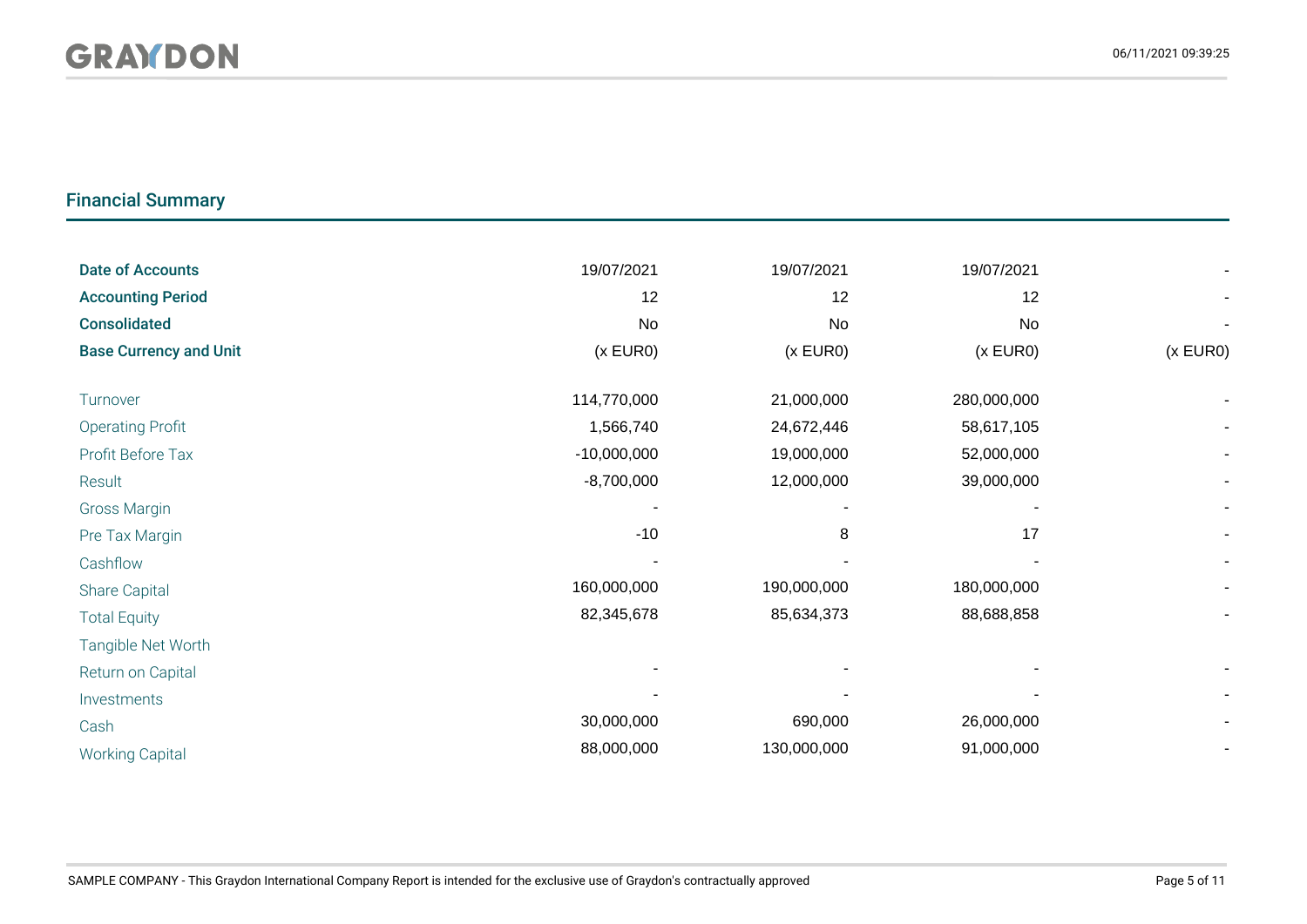# Profit and Loss

| <b>Date of Accounts</b>                          | 19/07/2021    | 19/07/2021   | 19/07/2021   |                          |
|--------------------------------------------------|---------------|--------------|--------------|--------------------------|
| <b>Base Currency and Unit</b>                    | (x EUR0)      | (x EUR0)     | (x EUR0)     | (x EUR0)                 |
|                                                  |               |              |              |                          |
| Revenue                                          | 114,003,750   | 210,076,623  | 280,049,177  |                          |
| Cost of Sales                                    | 51,567,845    | 131,666,136  | 163,345,588  |                          |
| <b>GROSS PROFIT</b>                              |               |              |              |                          |
| <b>Employee Benefit Expenses</b>                 | 39,876,540    | 50,508,316   | 50,124,910   |                          |
| Other operating income                           | 103,456,780   | 228,827,429  | 287,439,095  | $\overline{\phantom{a}}$ |
| Other operating expenses                         | 100,034,567   | 204,154,983  | 228,821,989  |                          |
| <b>OPERATING PROFIT</b>                          | 1,566,740     | 24,672,446   | 58,617,105   |                          |
| Finance Income                                   | 32,098,766    | 5,303,669    | 5,716,758    |                          |
| <b>Finance Expense</b>                           | 43,876,946    | 10,904,420   | 11,394,970   |                          |
| Share of results from group or related companies |               |              |              |                          |
| Extraordinary items                              | 1,403,456     | $-2,174,422$ | $-1,136,495$ |                          |
| <b>PROFIT BEFORE TAX</b>                         | $-10,200,259$ | 19,071,695   | 52,938,894   |                          |
| Tax expense                                      | $-763,445$    | $-2,092,288$ | 4,491,328    |                          |
| <b>PROFIT AFTER TAX</b>                          |               |              |              |                          |
| <b>NET RESULT</b>                                |               |              |              |                          |

# Balance Sheet

| Date of Accounts              | 19/07/2021 | 19/07/2021 | 19/07/2021 |          |
|-------------------------------|------------|------------|------------|----------|
| <b>Base Currency and Unit</b> | (x EURO)   | (x EUR0)   | (x EUR0)   | (x EUR0) |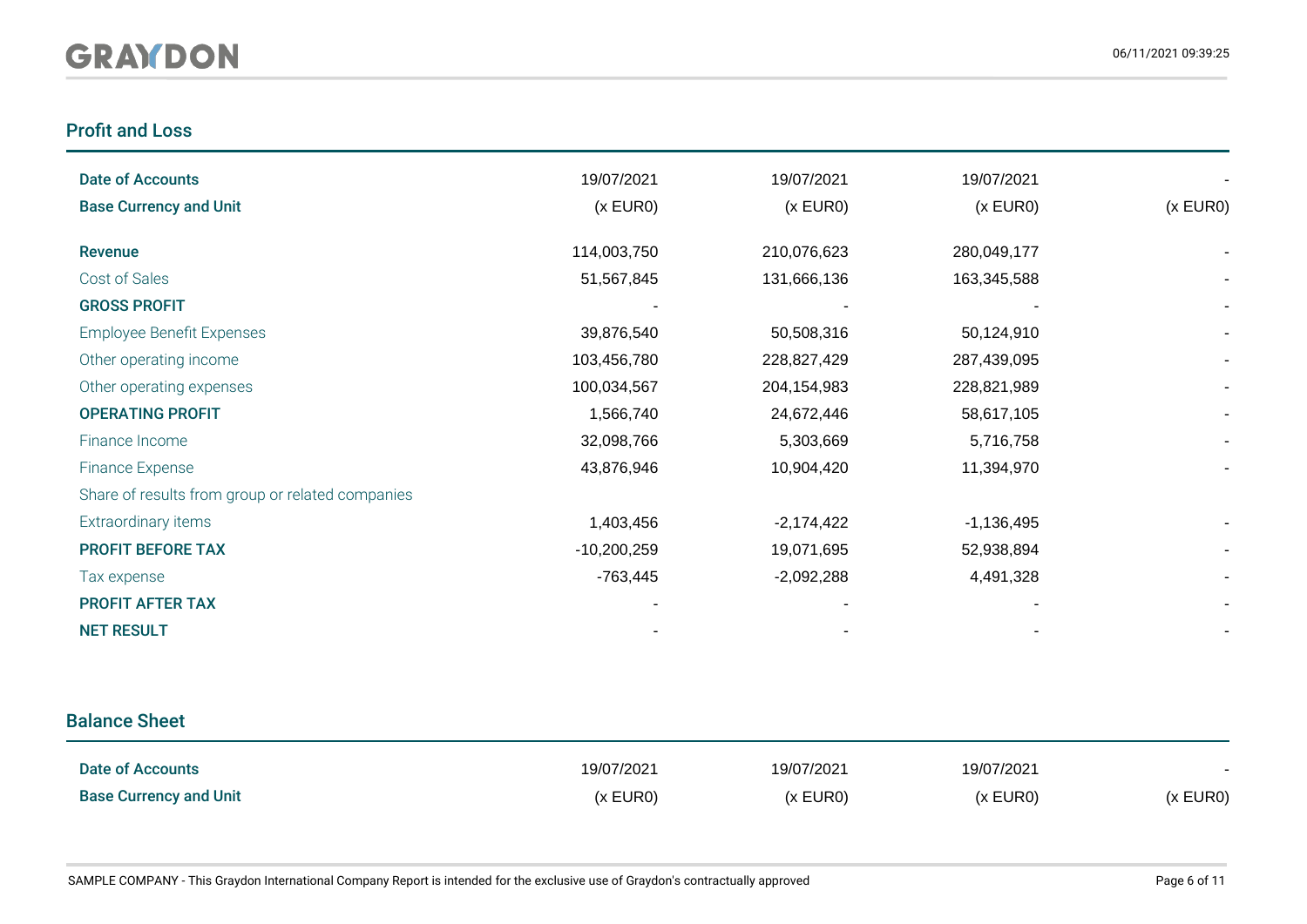#### Assets

| <b>Inventories</b>                   | 35,012,345  |             |             |  |
|--------------------------------------|-------------|-------------|-------------|--|
| <b>Trade Receivables</b>             | 63,456,789  |             |             |  |
| Cash and cash equivalents            | 30,234,567  |             |             |  |
| <b>Other Current Assets</b>          | 4,834,567   | 2,126,314   | 2,913,672   |  |
| <b>TOTAL CURRENT ASSETS</b>          | 12,987,654  | 153,393,259 | 142,658,511 |  |
| <b>Non-current Assets</b>            |             |             |             |  |
| <b>TOTAL TANGIBLE FIXED ASSETS</b>   |             |             |             |  |
| <b>TOTAL INTANGIBLE ASSETS</b>       |             |             |             |  |
| <b>TOTAL FINANCIAL ASSETS</b>        |             |             |             |  |
| <b>TOTAL NON CURRENT ASSETS</b>      | 33,678,900  | 41,108,051  | 40,989,103  |  |
| <b>TOTAL ASSETS</b>                  | 161,234,567 | 196,627,624 | 186,561,287 |  |
| <b>Equities &amp; Liabilities</b>    |             |             |             |  |
| <b>Current Liabilities</b>           |             |             |             |  |
| <b>Trade and other Payables</b>      | 100,123,456 | 18,504,183  | 23,585,816  |  |
| Loans and borrowings (current)       | 45,456,789  | 48,643,313  | 33,810,216  |  |
| Tax Payable                          | 128,765,432 | 28,252,222  |             |  |
| <b>Other Current Liabilities</b>     | 104,567     | 549,501     | 121,548     |  |
| <b>TOTAL CURRENT LIABILITIES</b>     |             |             |             |  |
| <b>Non-current Liabilities</b>       |             |             |             |  |
| <b>Trade and other payables</b>      |             |             |             |  |
| <b>Loans and borrowings</b>          |             |             |             |  |
| Other Non-current Liabilities        | 434,521     | 1,933,795   | 981,214     |  |
| <b>TOTAL NON CURRENT LIABILITIES</b> |             |             |             |  |
| <b>TOTAL LIABILITIES</b>             | 68,345,678  | 93,095,949  | 86,629,470  |  |
| <b>Equity</b>                        |             |             |             |  |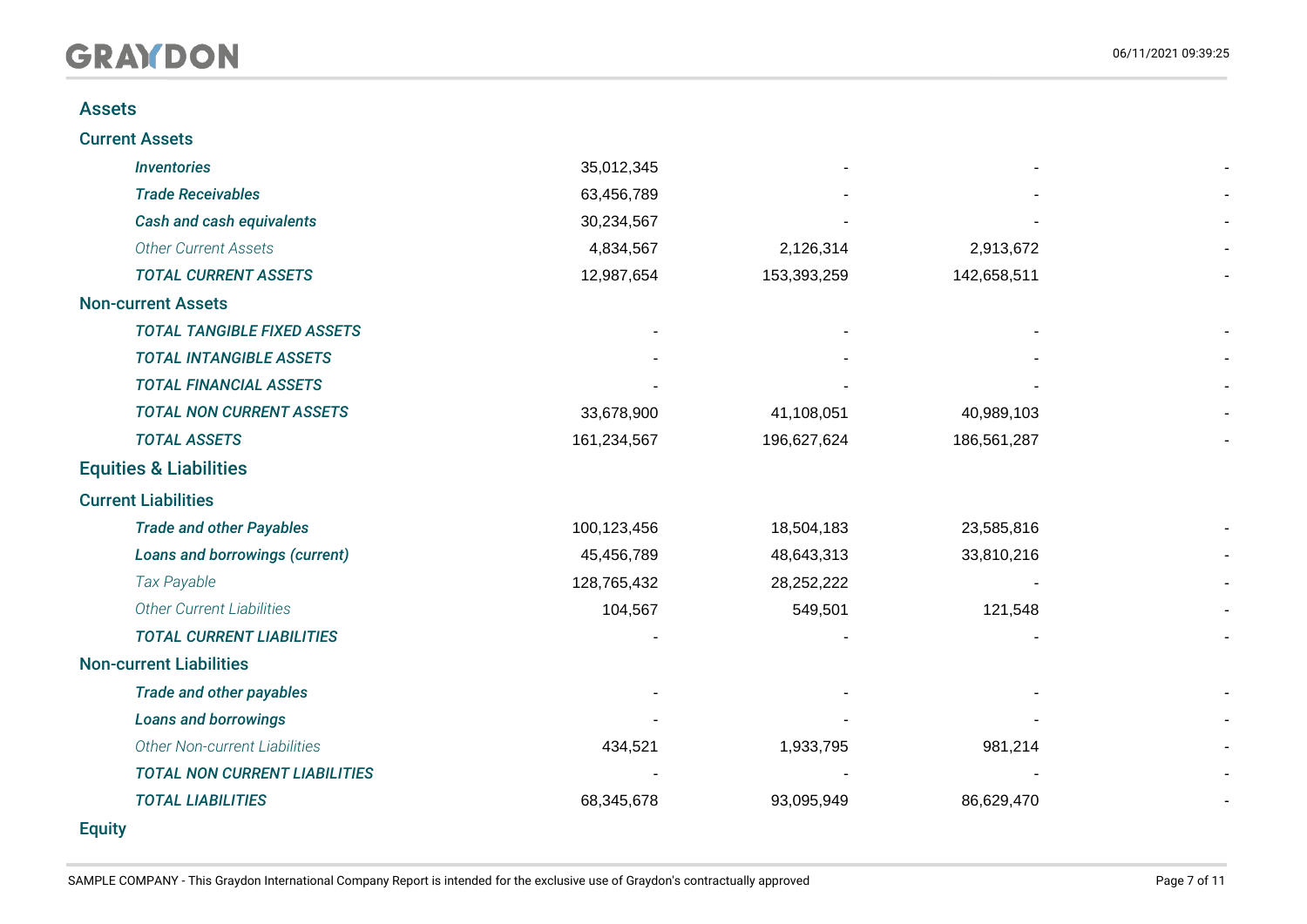| <b>Share Capital</b>                  | 15,300,000  | 15,300,000               | $\overline{\phantom{a}}$ |  |
|---------------------------------------|-------------|--------------------------|--------------------------|--|
| <b>Retained Earnings</b>              |             | $\overline{\phantom{0}}$ | $\overline{\phantom{0}}$ |  |
| <b>TOTAL EQUITY</b>                   | 82,345,678  | 85,634,373               | 88,688,858               |  |
| <b>TOTAL EQUITY &amp; LIABILITIES</b> | 165,678,903 | 196,627,624              | 186,561,286              |  |

# Ratios

*(The following figures are shown as ratios)*

| <b>Date of Accounts</b>       | 19/07/2021 | 19/07/2021 | 19/07/2021 |                          |
|-------------------------------|------------|------------|------------|--------------------------|
| <b>Base Currency and Unit</b> | (x EUR0)   | (x EUR0)   | (x EUR0)   | (x EUR0)                 |
|                               |            |            |            |                          |
|                               | $\%$       | $\%$       | %          | $\%$                     |
| Sales margin                  |            |            |            |                          |
| <b>Operating Margin</b>       | 1.355      | 11.744     | 20.931     |                          |
| Pretax profit margin          |            |            |            | $\overline{\phantom{a}}$ |
| Net Profit ratio              | $-7.598$   | 5.74       | 14.018     | $\overline{\phantom{a}}$ |
| Return on Assets              | $-5.216$   | 6.133      | 21.042     |                          |
| Return on capital             |            |            |            | $\overline{\phantom{a}}$ |
| Return on Equity              | $-10.539$  | 14.082     | 44.263     | $\sim$                   |
| Current ratio                 | 5.5        | 3.41       | 2.69       | $\sim$                   |
| Working capital ratio         | 4.33       | 3.69       | 3.26       | $\blacksquare$           |
| Quick ratio                   | $1.3\,$    | 0.02       | 0.51       |                          |
| Cashflow ratio                |            |            |            | $\blacksquare$           |
| <b>Inventory Turnover</b>     | 109.898    | 100.284    | 60.693     |                          |
| Creditor days                 | 57.41 days | 41.48 days | 42.23 days | - days                   |
| Debtor days                   | 38.0 days  | 53.41 days | 44.51 days | - days                   |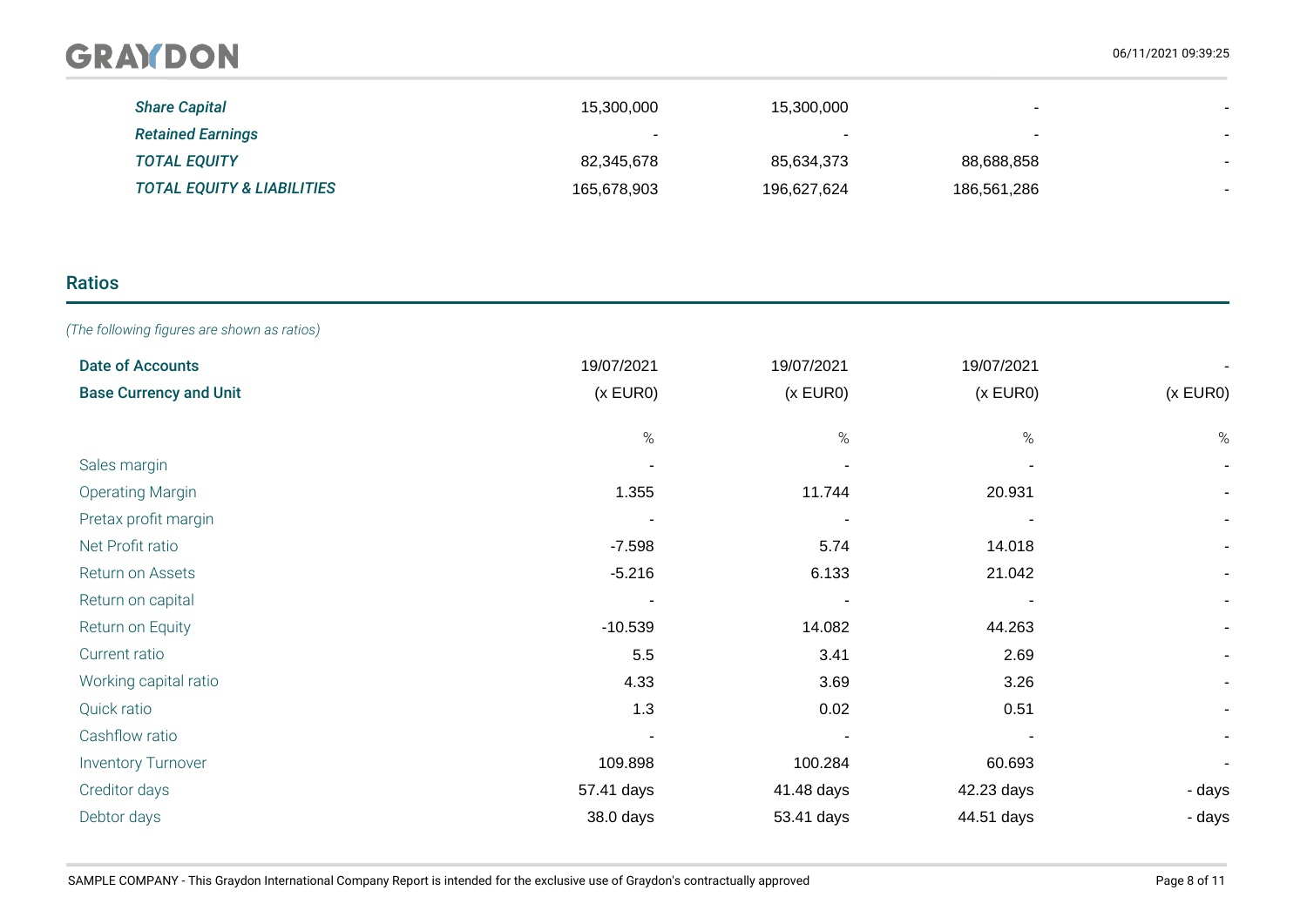| Solvency ratio          | $\overline{\phantom{0}}$ | $\overline{\phantom{0}}$ | $\overline{\phantom{0}}$ |                          |
|-------------------------|--------------------------|--------------------------|--------------------------|--------------------------|
| Debt to Equity Ratio    | 70.674                   | 87.105                   | 71.084                   |                          |
| Interest coverage ratio | 0.035                    | 2.263                    | 5.144                    | $\overline{\phantom{0}}$ |
|                         |                          |                          |                          |                          |
|                         |                          |                          |                          |                          |

## Comments on the financials

The 2020 turnover of 114,773,750 Euros (over a period of 12 months) denotes a decrease of -45,37 % compared to the previous financial year, inferior to the average growth in the sector (-20,61 %).From it can be drawn a net income of -8,720,087 Euros.The total of the balance sheet of 167,164,166 Euros is composed of up to 19,83 % of the fixed assets and up to 77,25 % of the circulating assets.The turnover of 0,69 assets is falling relative to the financial year; this turnover is below the average of 1,65.With financial independence of 49,50 % the company has global liabilities amounting to 68,534,936 Euros, with financial debts representing 27,01 % of all liabilities.They generate financial costs of up to -54,21 % of the EBITDA (Earning Before Interest, Taxes, Depreciation & Amortisation), compared to a sector-based average of 1,21 %.The self-financing capacity is of 1,666,096 Euros, i.e. 1,45 % of the turnover for an average of 2,79 %.

Please Note: The financial figures provided within this report are presented in a Graydon standardised format to enable our customers to compare companies across border. The financial figures are 'as provided' by our suppliers and do not always reflect the original financial reporting layout or reporting, which means that they do not necessarily always add up.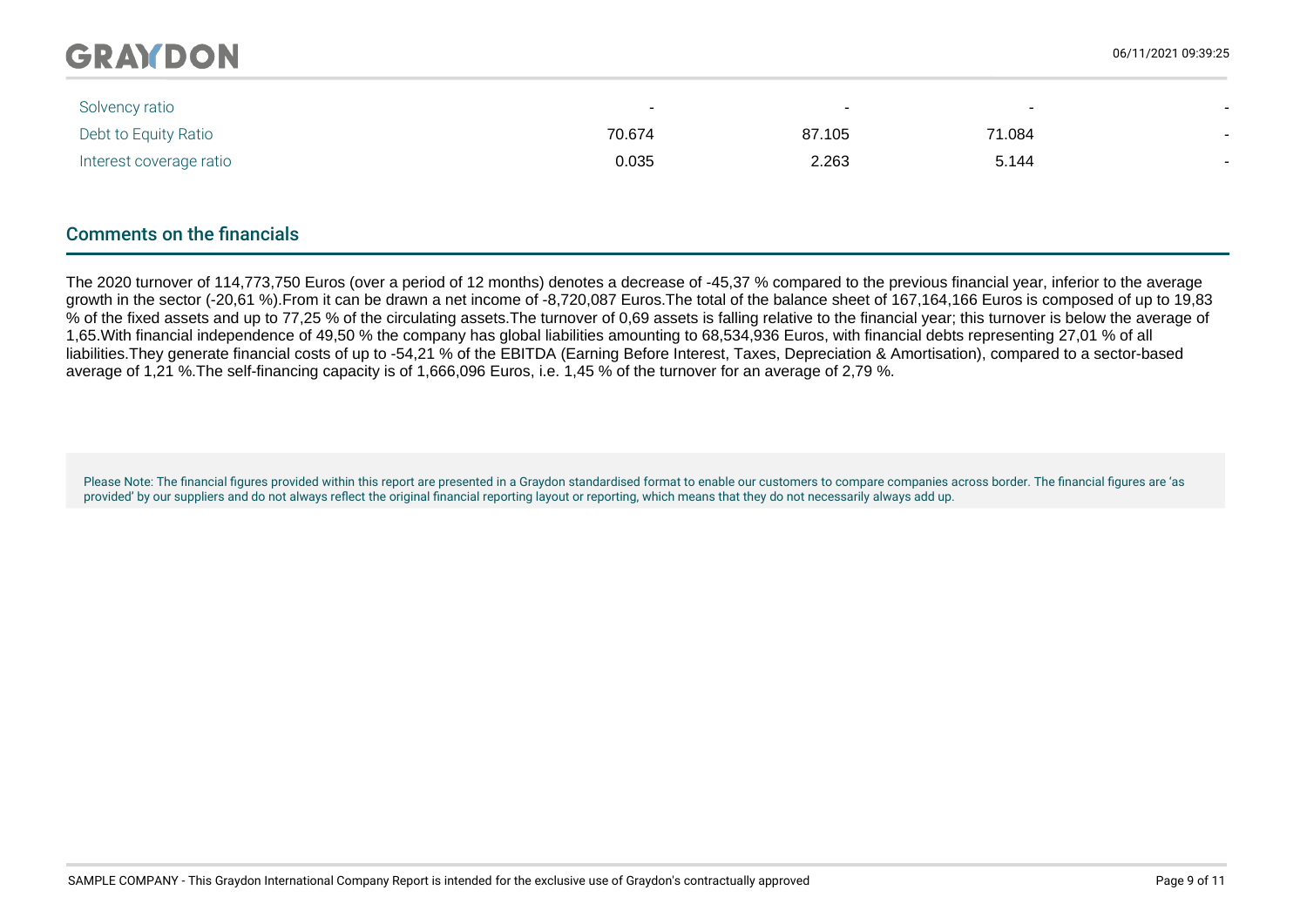# Company Structure

### Current directors

| <b>Name</b><br>Job title<br><b>Start date</b> | <b>Bert GRUNDY</b><br>Chairman<br>04/03/2011     | <b>Other Appointment(s)</b> |
|-----------------------------------------------|--------------------------------------------------|-----------------------------|
| <b>Name</b><br>Job title<br><b>Start date</b> | Joe BLOGGS<br>Sales Director                     | <b>Other Appointment(s)</b> |
| <b>Name</b><br>Job title<br><b>Start date</b> | Shula ARCHER<br>Director of Communication        | <b>Other Appointment(s)</b> |
| <b>Name</b><br>Job title<br><b>Start date</b> | <b>Martin SMITH</b><br><b>Technical Director</b> | <b>Other Appointment(s)</b> |

## **Shareholders**

| <b>Company Name</b><br>SAMPLE PLC          | <b>Registered number</b> | <b>Address</b><br>12345 SAMPLE CITY EUROPE  | Share type | %<br>100.0 | Value        |
|--------------------------------------------|--------------------------|---------------------------------------------|------------|------------|--------------|
| <b>Number of shares</b>                    |                          |                                             |            |            |              |
| <b>Company Name</b><br><b>ABC PARTNERS</b> | <b>Registered number</b> | <b>Address</b><br>876540 SAMPLE TOWN EUROPE | Share type | %<br>100.0 | <b>Value</b> |
| <b>Number of shares</b>                    |                          |                                             |            |            |              |